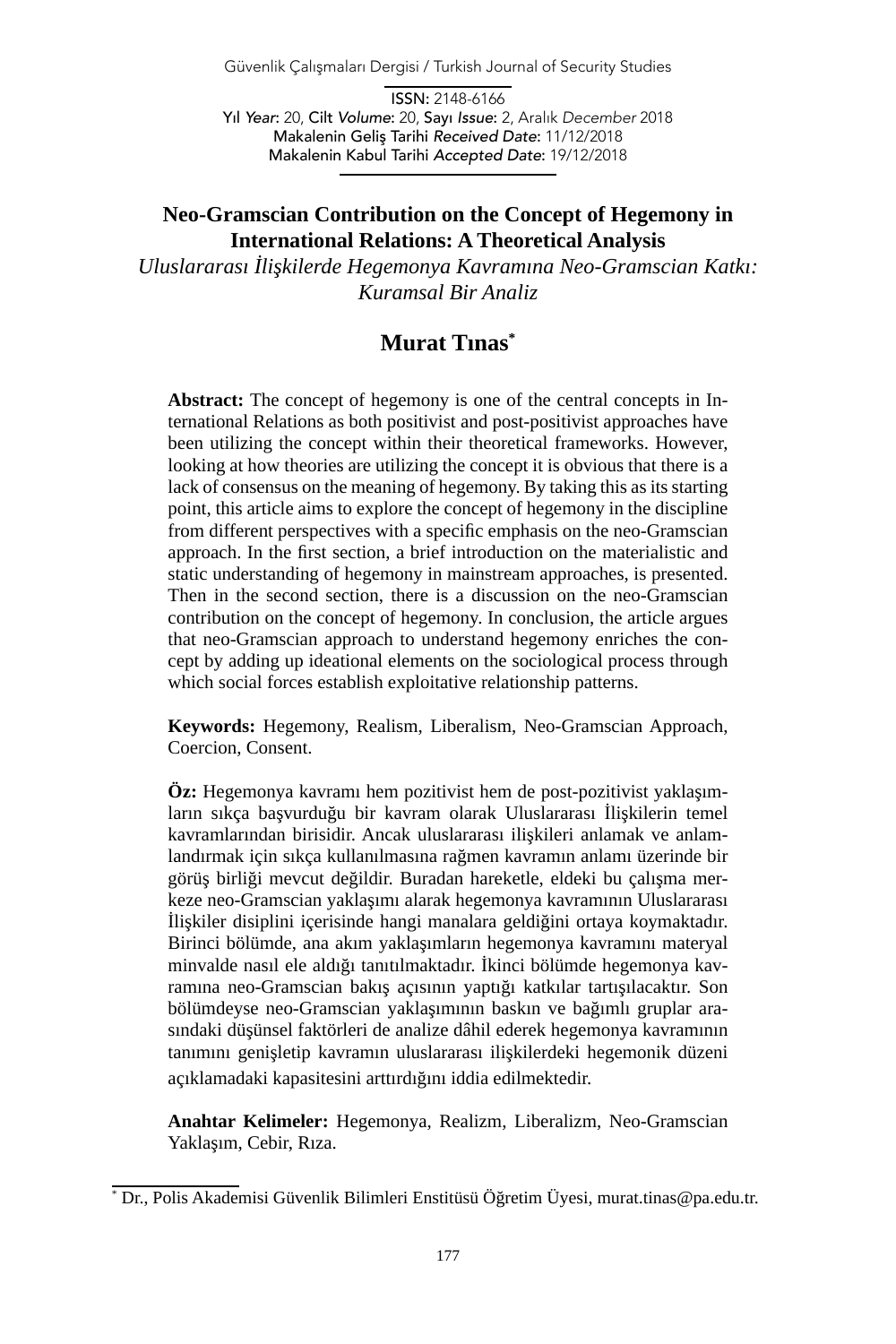#### **Introduction**

In November 1926 Antonia Gramsci, the Secretary General of the Italian Communist Party, was arrested and subsequently sentenced to twenty years in prison. His long and miserable confinement, which resulted in death in 1937, also resulted in one of the most important works of Marxist thought of the twentieth century that is *Prison Notebooks*. In this work, Gramsci was mainly concerned with the problem of understanding capitalist societies, the meaning of fascism and the possibilities of building an alternative form of state and society. Not surprisingly, he did not have very much to say directly about international relations. However, scholars of International Relations, among them especially Robert Cox, found Gramscian approach and most specifically his concept of *hegemony* very useful for a better understanding of international relations. In this line, starting from 1970s, neo-Gramscian approaches have begun to flourish in International Relations and gained influence in challenging the mainstream approaches of the discipline.

*Hegemonia* as a Greek word means in linguistics manner "authority, rule, political supremacy." Merriam-Webster defines it as "preponderant influence or authority over others," while describing *hegemon* as "something (such as a political state) having dominant influence or authority over others, one possessing hegemony" (Merriam-Webster, 2018). In line with linguistics, a hegemon in international system, in its most simplistic meaning, can be characterized as the leading state of a group of states, which implies necessarily some degree of social order and collective organization. Hence, hegemony is clearly associated with interstate systems. Moreover, as a product of specific historical and political circumstances, it does not exist by itself. Hegemony, in this respect, consists of the possession and command of a multi-faceted set of power resources. Therefore, it is a complex phenomenon that cannot be equated only with material or military dominance as realist scholars argue, nor is it necessarily to be regarded as a desirable public good as in the forms of liberal internationalism. More importantly, structural power, which rests upon material and normative resources, is a common characteristic that all hegemonic states have at their disposal. In other words, having backed by material power, hegemony may also rely on dominant transnational intersubjective reality, which consists of meanings and appropriate behavior patterns that make the existing world order possible, that legitimates the rules and norms of a hierarchical interstate system.

Accordingly, the aim of this study is to scrutinize hegemony in international relations through neo-Gramscian lenses and to question the explanatory capacity of neo-Gramscian approach in understanding the world politics. The concept of hegemony is one of the central concepts in both mainstream and critical approaches of International Relations. In this respect, while the mainstream utilizations present a material understanding of hegemony in which the hegemonic state is depicted as the one who has the most material resources in world politics, scholars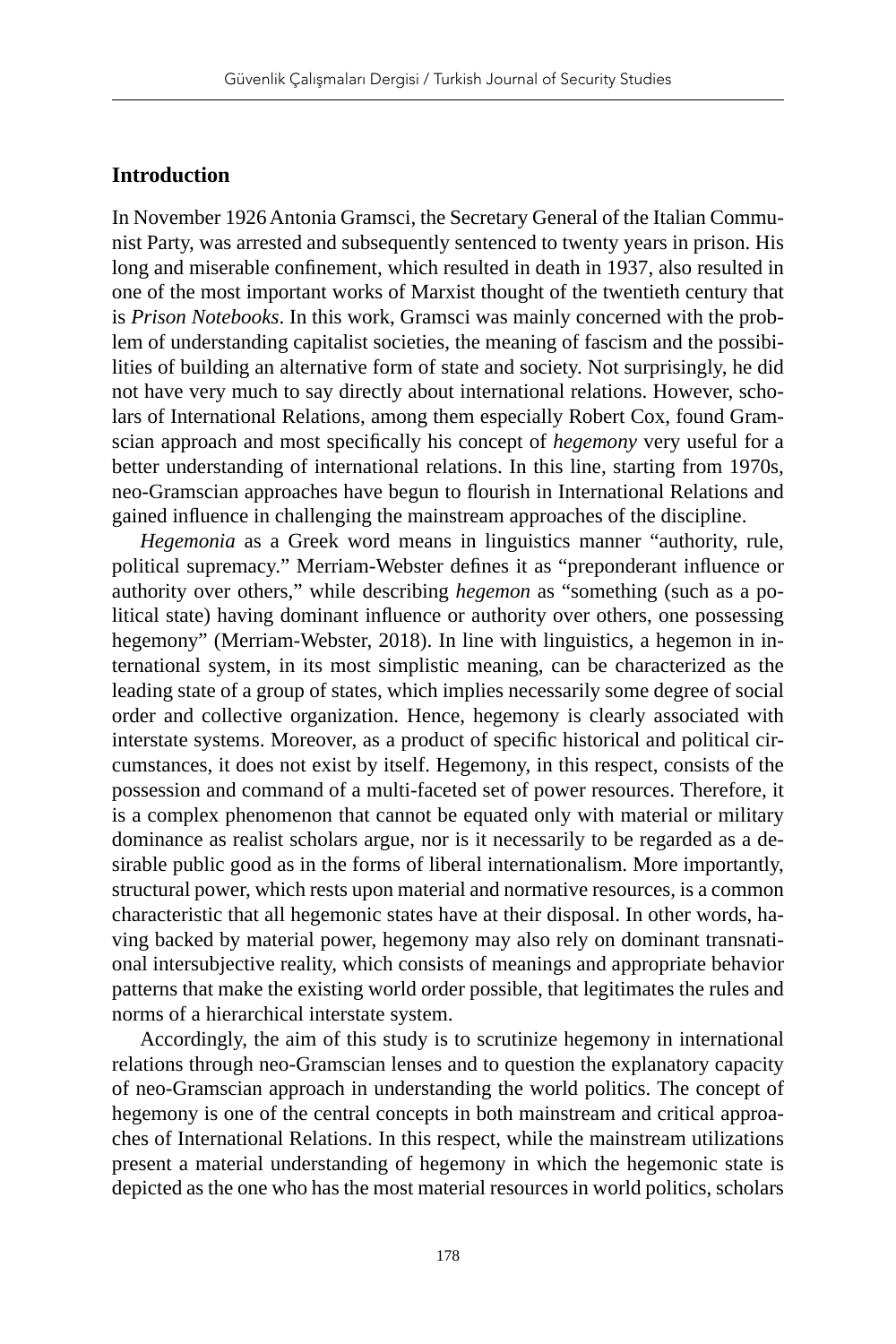influenced by Gramscian thought has brought a new understanding to the concept of hegemony by taking ideational and sociological factors into account as well. Since this study, mainly, aims to analyze neo-Gramscian notion of hegemony, it is structured to explain and scrutinize the concept of hegemony from the perspectives of Gramscian studies. However, in order to understand Gramscian contributions better, the article first briefly sheds light on the neorealist and neoliberal institutionalist concepts of hegemony and hegemonic stability theory together with the critiques that are directed against them in the first section. Then, Gramsci's original understanding of hegemony is introduced in the second section in order to scrutinize the added value of Gramsci's contributions to International Relations. Hence, in this section, the focus turns into the examination of neo-Gramscian idea of hegemony in International Relations developed by Robert Cox. Finally, in the last section, an overall assessment of the concept of neo-Gramscian hegemony with respect to its explanatory power and limitations is provided.

### **Traditional Mainstream Approaches to Hegemony**

Neorealism is mostly based on the realist approach to understand international relations, yet, it aims to bring a systemic approach to classical realism. According to Kenneth Waltz, founding father of neorealism, it is the structure that shapes relations among actors in international system and it determines the outcomes at systemic level. According to Waltz's approach, the structure of the international system is shaped and re-shaped by changes in the distribution of actors' capabilities (Waltz, 1979: 102 and 129). Regarding the distribution of capabilities among states, on the issue of hegemony, neorealists have been focusing on how the anarchic system creates power hungry states which attempts to install themselves as regional and global hegemons (Mearsheimer, 2001: 2). Neorealist theories of hegemony suggest that order is a product of the concentration of power capabilities in a single actor that is state which exerts its commanding position in order to build and sustain order (Gilpin, 1981: 29; Wolhlforth, 1993, 12-14; Mearsheimer, 2001: 40-42). Thus, hegemonic system is created, shaped and maintained by a single state through coercion of one state which benefits from the distribution of power capabilities. Another important feature of hegemony in realist understanding is that the order which is created through hegemonic establishment is heavily depended upon the sustainability of hegemonic power. In other words, with the decline of a hegemon, according to neorealists, the order descends into instability (Kindleberger, 1973: 305; Keohane, 1984; 31).

On the issue of hegemony, neoliberalism attempts to develop neorealist approach with the help of their basic contribution to the International Relations, namely institutionalization of cooperation. Neoliberals emphasize the institutionalization of hegemonic stability for the understanding of world order in international politics. From this perspective, a dominant hegemon is necessary in order to crea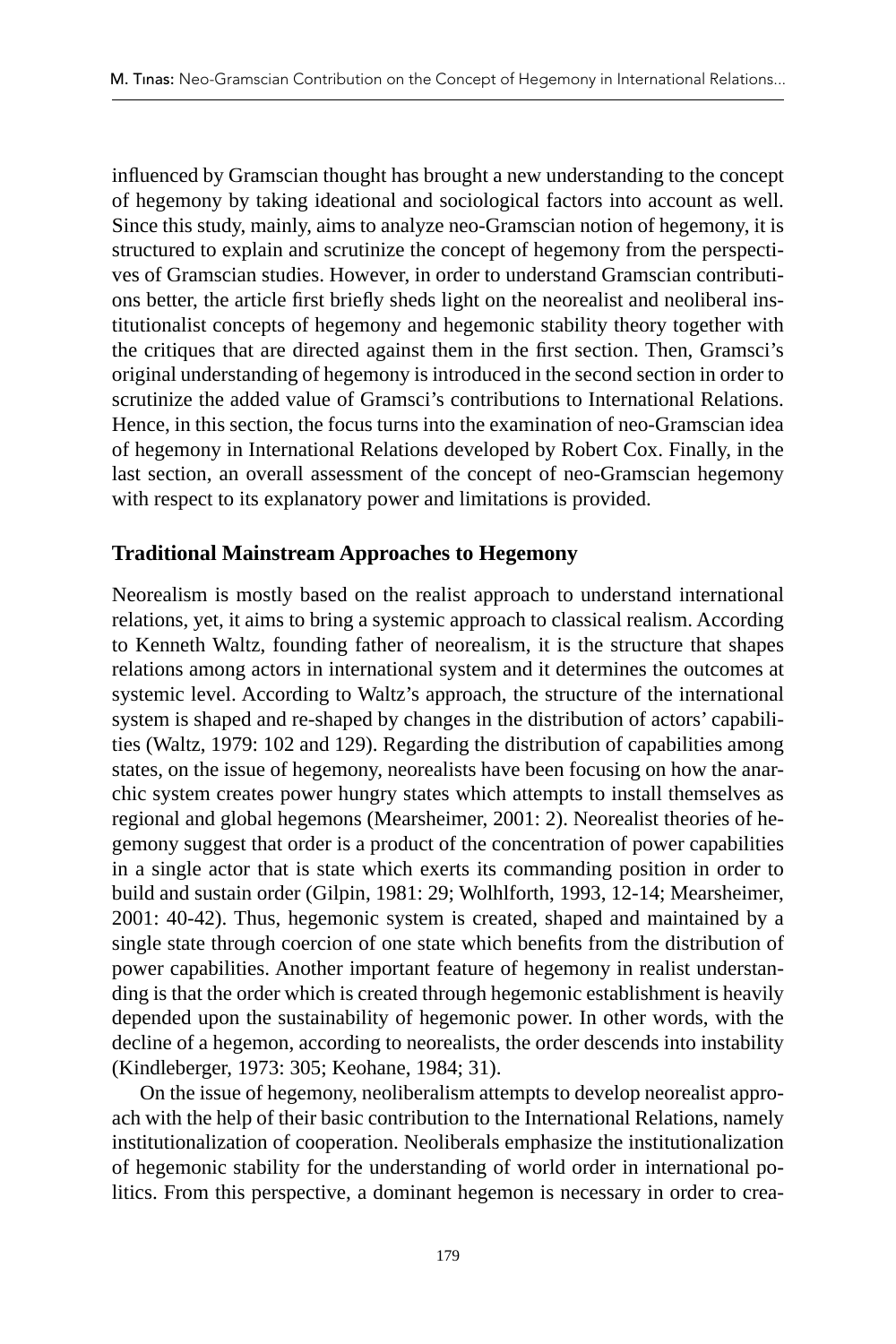te international economic openness and stability in world politics. As Charles P. Kindleberger (1973: 305) states, "for the world economy to be stabilized, there has to be a stabilizer, one stabilizer". On the other hand, once the hegemonic stability has been established by a leading state, there is no need for a hegemon to maintain or sustain the stability. In other words, hegemon is substantial to create a hegemonic order, but since hegemonic leadership creates cooperation and institutionalization in time, the decline of hegemony does not necessarily cause the collapse of that order since the institutions that were established before the collapse of hegemonic state are expected to continue to function independently from the existence of a hegemonic power. In other words, with the decline of the hegemon in liberal understanding, institutions do not automatically dissolve, because they are constructed in a way that serve to the benefit of all stakeholders, and instead, they take on a life of their own, which enable the continuation of the hegemonic order.

To conclude, although liberal theory does not challenge main premises of the realist school as they are two sides of the same coin, it can also be considered as a substantial departure from the traditional understanding of international relations. As Moravcsik (1997: 516) argues, the fundamental promise of the liberal theory of international relations is that relationship between states and the surrounding domestic and transnational society shape state preferences and behaviors by ways of interdependence and international regulations. Within this framework, one fundamental critique of the neorealist hegemony theory from the perspective of neoliberals is that hegemony is not essential for the continuation of cooperation. Once the hegemonic order is established, the absence of a hegemon is not necessarily associated with disorder in the world system due to changes in the preferences and behaviors of states thanks to the existing order (Snidal, 1985: 579). Despite their differences mainly on the issue of the continuation of hegemonic world order after the hegemonic power falls down; both neorealists and neoliberals elaborate on the concept of hegemony from a state centric approach based on material relations among them.

#### **Gramscian Hegemony**

Antonio Gramsci's contributions like the concepts of hegemony, historic bloc, passive revolution, and civil society have become central points of discussions in social sciences. As part of this centrality, the Gramscian formulation of hegemony has long been borrowed by scholars of International Relations. Looking at details of Gramscian hegemony concept, the key question which animated Gramsci's theoretical work was why had it proven to be so difficult to promote revolution in Western Europe? Marx, after all, had predicted that revolution, and the transition to socialism, would occur first in the most advanced capitalist societies. However, Western and Central Europe provided a different case while Russia became the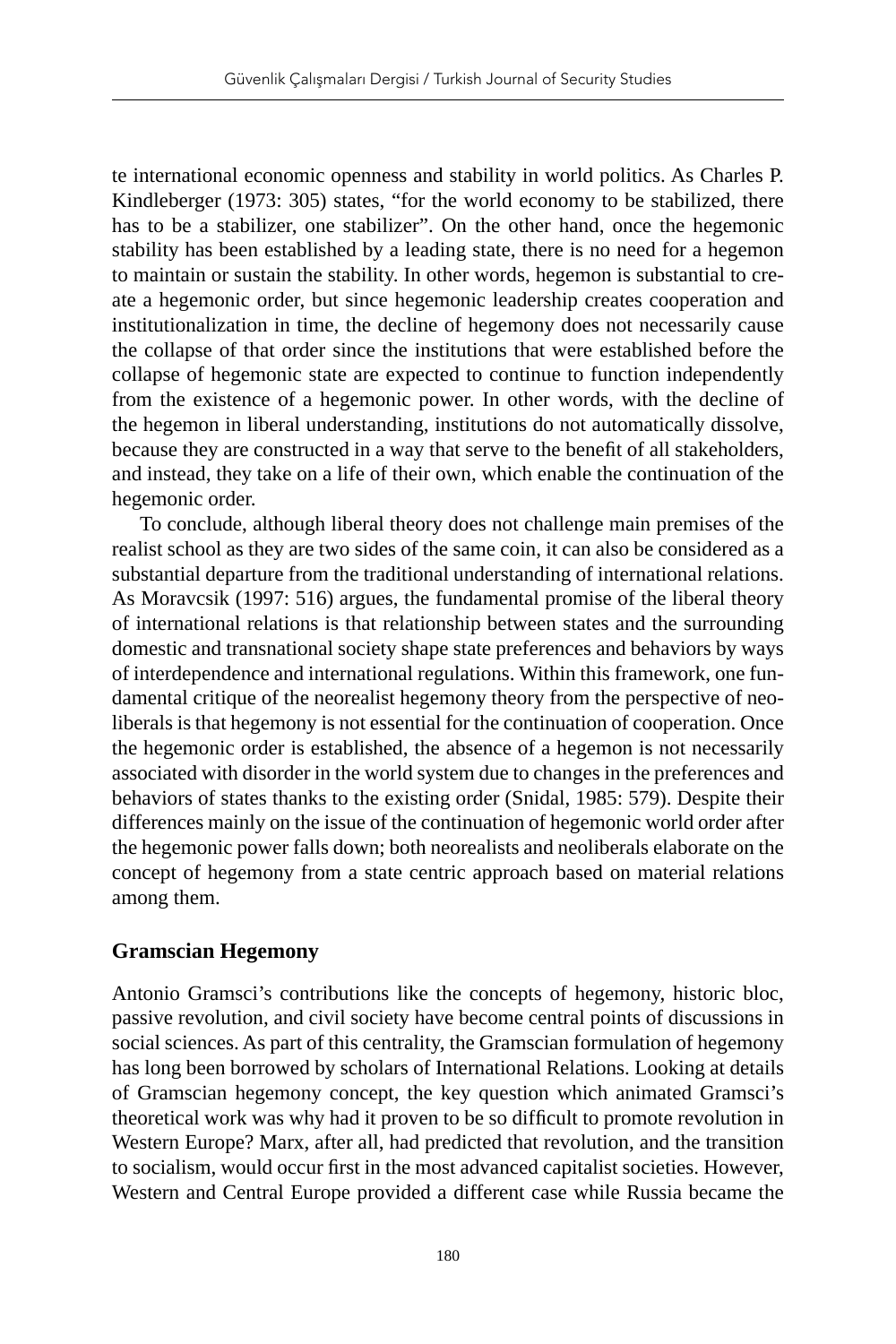first experience of a socialist revolution. Therefore, the history of early twentieth century seemed to suggest that there was a flaw in classic Marxist analysis according to Gramsci. At this point, his answer to this question is related with his conceptualization of hegemony.

In understanding why revolutions did not occur or how the prevailing order was being maintained, scholars mostly concentrated on coercive capabilities of the state. With this framework, it was mostly coercion, or the fear of coercion, that kept the exploited and alienated majority in society from rising up and revolting against the system which was the cause of their suffering. Nonetheless, Gramsci brought a new understanding to the explanation of maintenance of a system other than its coercive capabilities. Gramsci agreed that coercive-centered explanation may be valid for less developed societies, such as pre-revolutionary Russia, but it was not the case in more developed countries of the Western Europe. At this point, according to Gramsci, system was maintained not merely by coercion, but also through consent of the masses so that it is much more enduring (Hobden and Jones, 2001: 210-212). In Gramsci's conceptualization, consent is created and re-created by the hegemony of the ruling stratum in society, which allows the moral, political, and cultural values of the dominant group to become widely dispersed throughout society and to be accepted by subordinate groups and classes as their own. According to Gramsci, all this takes place through the institutions of civil society, which can be defined as the network of institutions and practices in society that enjoy some autonomy from the state, and through which groups and individuals organize, represent and express themselves to each other and to the state. To sum up hegemony, in Gramscian approach, does not stand only through coercive capabilities, but it rests on consent of others, which in turn strengthen the hegemonic order through ideological and moral justification.

## **Neo-Gramscian Approach to International Politics**

Neo-Gramscian approach applies a critical approach to the study of international relations and the political economy that explores the interface of ideas, institutions and material capabilities as they shape specific contours of the state formation, which is heavily influenced by the writings of Antonio Gramsci. Hence, neo-Gramscian approach analyzes how the particular constellation of social forces, the state and the dominant ideational configuration define and sustain world orders. In this respect, neo-Gramscian approach breaks the decades-old stalemate between the so-called realist schools of thought and the liberal theories by historicizing the very theoretical foundations of the two streams as parts of a particular world order, and finding the interlocking relationship between agency and structure. With his studies in 1980s, Robert Cox provided a comprehensive overview of critical theory to hegemony, world order and historical change. Although Gramsci is regarded by many as one of the most important thinkers of the twentieth cen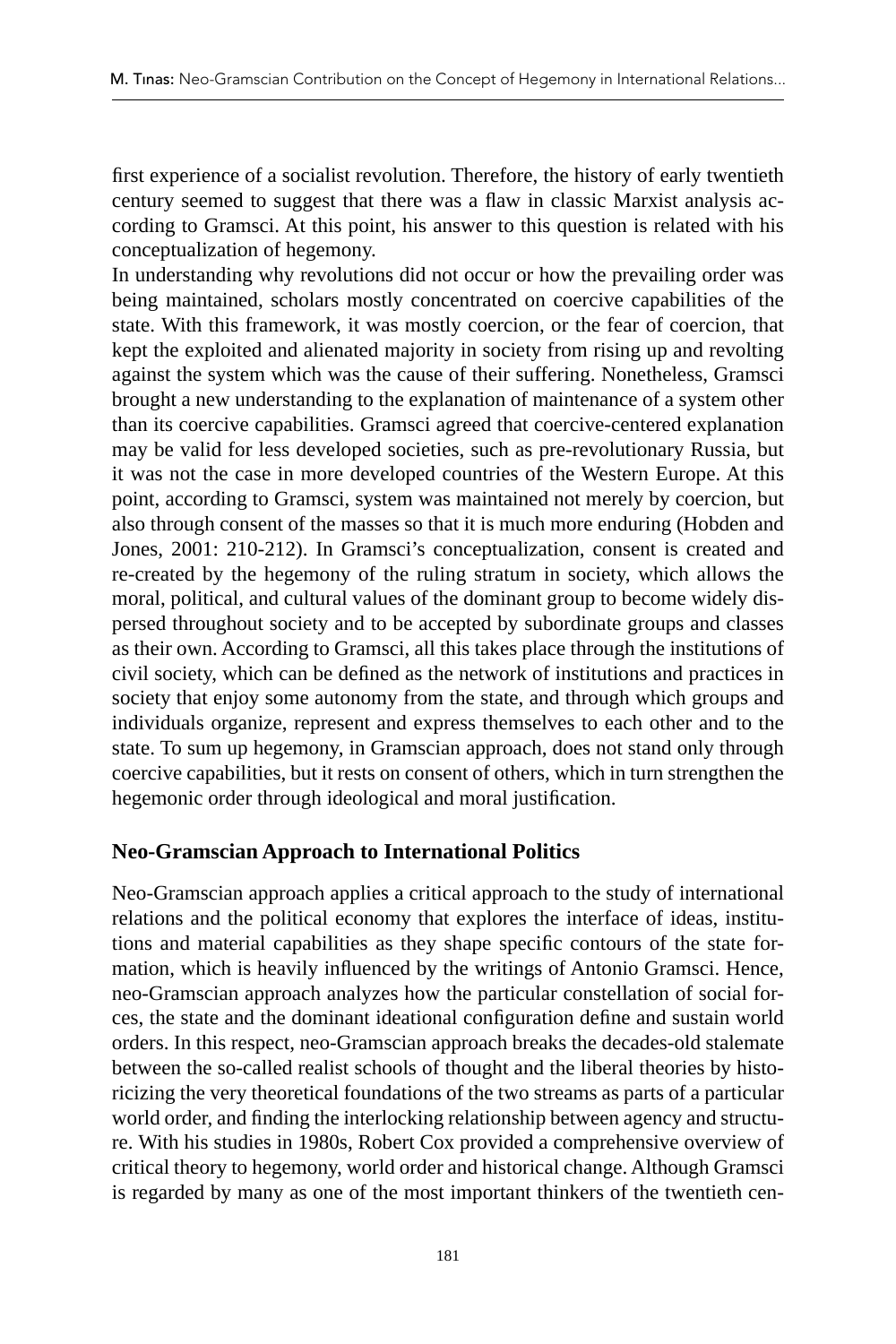tury, his writings, indeed, reflect a particular time and space in a specific field of social sciences. At this point, it was Robert Cox who has done most to introduce Gramsci to the study of world politics and strengthen Gramsci's conceptualization by adding up international elements to Gramsci's bottom-up analysis to understand hegemony.

According to Cox, neorealism puts emphasis on states, and specifically on their material capabilities. This approach, therefore, reduces the structure of world order to the distribution of power as a configuration of material forces. It also dismisses social forces as irrelevant and tends to place a low value on the normative and institutional aspects of world order. Robert Keohane, leading neoliberal, attempted to broaden the realist perspective to include variations in the authority of international norms and institutions by the theory of hegemonic stability. He holds that hegemonic structures of power, dominated by a single country are most conducive to the development of strong international regimes, whose rules are well obeyed. On the other hand, Cox takes Gramscian hegemony and applied it to international politics by focusing on the issue of consent. According to Cox, successive dominant powers in the international system have shaped a world order that suits their interests and have done so not only with their coercive capabilities, but also because they have managed to generate broad consent for that order even among those who are disadvantaged by it.

If the dominance of a single state coincides with a stable order on some occasions but not on others, there may be some merit in looking more closely at what is meant by stability. Dominance by a powerful state may be a necessary but not a sufficient condition of hegemony. The notion of hegemony in neo-Gramscianism as a fit between material capabilities, ideas and institutions makes it possible to deal with some of the problems in the theory of state dominance as the necessary condition for a stable international order. Therefore, in neo-Gramscian notion of hegemony, moral and intellectual leadership is central as well. The two periods of Pax-Britannica and Pax-Americana also satisfy the reformulated definition of hegemony. In Pax-Britannica, material conditions as sea power and ideational powers such as liberal norms of economics, free trade and gold standard were the aspects of world order under British Empire. In Pax-Americana, material conditions such as US economic and military superiority and institutions like Bretton Woods, NATO, UN etc. backed US supremacy on the specific part of the world during the Cold War (Cox, 1981: 126-155). In neo-Gramscian approach, hegemony as in the case of two example does not mean the dominance of one state over others through coercion, but includes intellectual leadership. In other words, it is a structure of dominance maintained by consent through accepting an ideology and institutions consistent with existing structure (Özçelik, 2005: 95-96).

In Cox's writings, there is a difference between the concepts of dominance and hegemony. While the term dominance refers to the neorealist understanding of hegemony, hegemony means "structure of values and understandings about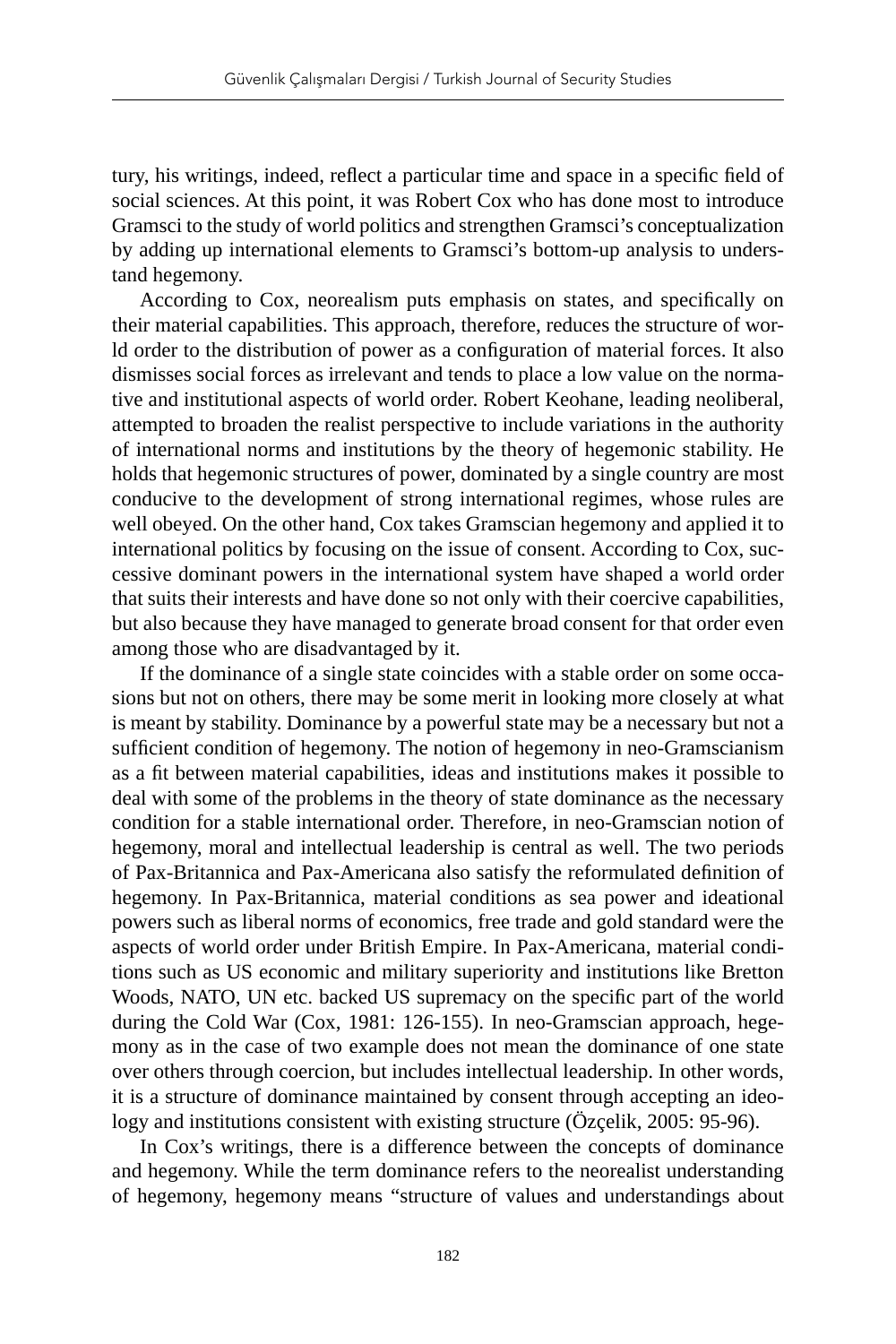the nature of order that infuse a whole system of states and non-state entities" (Cox, 1992: 140). In other words, as Andreas Bieler and Adam David Morton (2000: 87) argue, hegemony is manifested in terms of consent and acceptance of ideas combined with material capabilities rather than simply being superior in material capabilities to others. Hegemony is therefore a form of dominance, but it refers more to a consensual order so that "dominance by a powerful state may be a necessary but not a sufficient condition of hegemony" (Bieler and Morton, 2003: 1-3).

Another departure in neo-Gramscian understanding of hegemony from mainstream approaches is that rejecting state centrism in mainstream accounts, neo-Gramscian approach takes social forces within state as its main ontological unit rather than states. This critical stance leads to the questioning of the given status of the state as neo-Gramscian scholars assert that state formation and its historical evolution should be studied retrospectively. From a neo-Gramscian stance, Morton argues that construction of a state formation occurs when a leading class transcends its particular economic-corporate interests and is capable of binding and cohering the diverse aspirations and general interests of various social forces. Indeed, historical bloc, an alliance of social forces, is very closely associated with this hegemonic social class. The construction of a historical bloc is therefore a national phenomenon and cannot exist without a hegemonic social class. Although it is perceived that hegemony is bound within nation-state, Morton (2003: 154-162) proposes that it would be possible for a leading social class to transform into international realm as it shows some change towards a new form of social relations of production.

In parallel, Bieler and Morton (2000: 90) argue that social forces may create hegemonic status within nation state and more importantly in world order by expanding its mode of production. Therefore, range of hegemony is being moved from the mere realm of state to the realm of international sphere. Pax– Americana appeared as hegemonic world order and it continued in this way until 1970s. However, neo-Gramscian scholars argue that Pax-Americana was eroded and substituted by another form of hegemony. This hegemony is circled around the transnational managerial class which altered the class relations and hegemonic stance (see Cox, 1981).

## **Criticism to the Application of neo-Gramscian Approach in International Relations**

Randall Germain and Michael Kenny (1998: 6) evaluate neo-Gramscian school from a critical point of view and their starting point is three-fold: "whether the reading of Gramsci on which this appropriation rests actually constitutes a viable interpretation of his work; whether his key concepts can be internationalized in quite the way that the new Gramscians propose; and whether his concepts are ful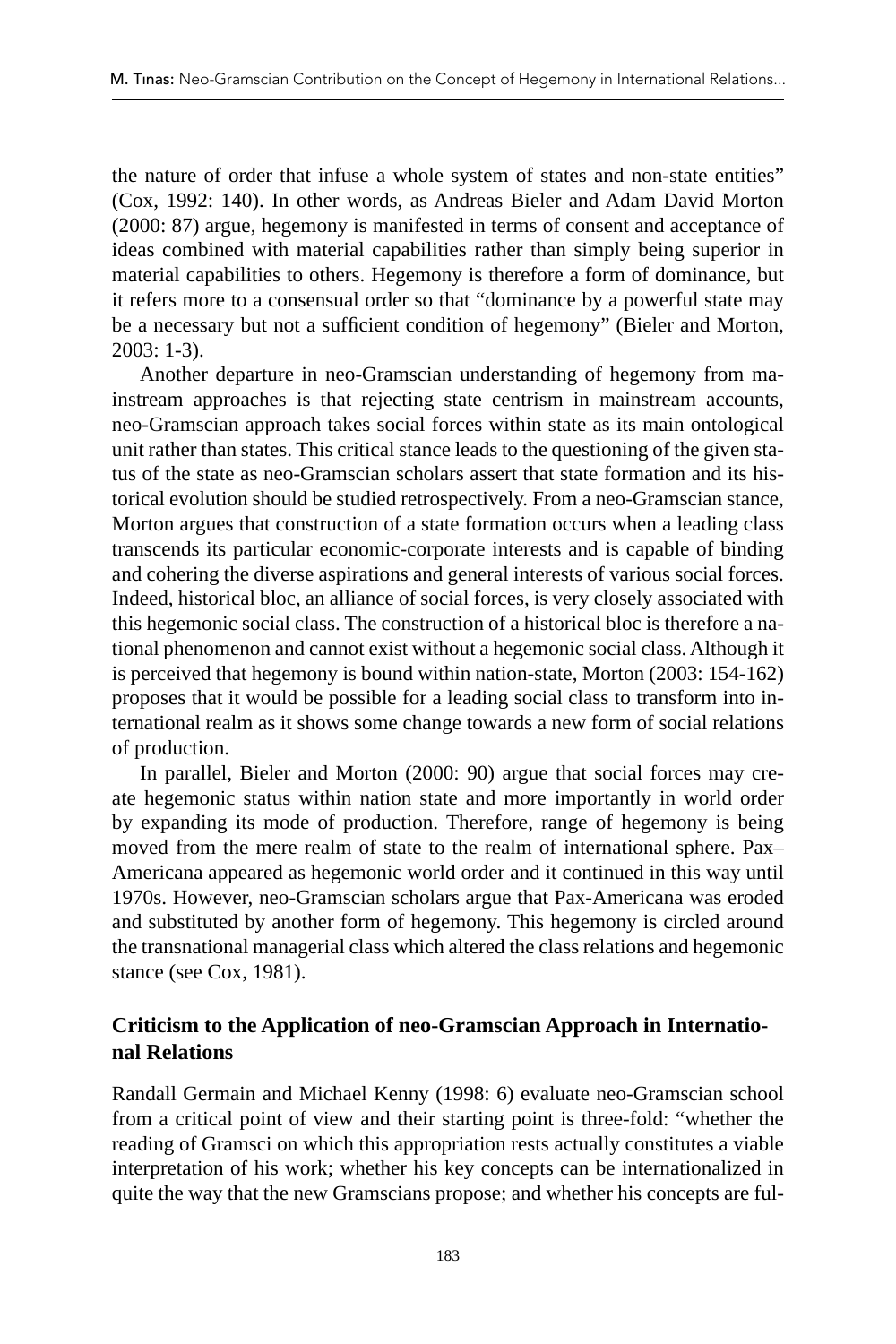ly adequate to comprehend the nature of social order in the contemporary period."

There are certain advantageous, according to Germain and Kenny, in applying Gramscian view on international relations theory. First, Gramscian approach within International Relations provides opportunity to move beyond the limitations of positivism. Second, Italian school is "innovative reading of historical materialism in conjunction with a flexible and ultimately historicist understanding of social class, institutions and power of ideas, make it possible to be used in international relations theory.". Other premises of Gramscian analysis on civil society which extends to global level can explain today's development in global politics which runs free of state centrism. For these reasons, Gramscian account is providing a way to conceptualize the world order without putting the state in center and thus opening a way to conceptualize world order without being bounded by premises of nation-state (Germain and Kenny, 1998: 6-7). In this way, neo-Gramscian approach turned to be a serious critic against the realist and neorealist school of international relations.

However, it is argued that neo-Gramscians should be more careful in using Gramscian concepts. In other words, when applying these concepts to today's international relations, they should be carefully interpreted because the terms may contain inconsistencies which are open to multiple and radical interpretations (Germain and Kenny, 1998: 7). Additionally, neo-Gramscian reformulation of state at international level is problematic. According to Gramsci, state is equal to political society plus civil society. Neo-Gramscians reorganized this Gramscian formulation to internationalize Gramscian approach and they argue that international state is the sum of global political society and global civil society. This is a miscalculation because there are challenges to indicate global political society which can be legitimized and internalized in terms of hegemony (Germain and Kenny, 1998: 14-17).

Lastly, it is difficult to describe the extent of hegemony in world order so the internationalization of Gramscian hegemony is problematic although it is explanatory in domestic context. Hegemony in national context is achieved within the sphere of civil society by consensual means, when a leading class sheds its immediate economic-corporate consciousness and universalizes its norms and values, thereby establishing a political and ethical harmony between dominant and subordinate groups. A dominant class rules, but effectively with and over, rather than against, subaltern classes. In this respect, it is possible to measure the extent of hegemony by the existence or absence of social strife, and by the degree of legitimating the social order and body politics enjoy. At the level of world order, however, engaging in such measurement is more conceptually problematic. Although most of the neo-Gramscians focus on the power of transnational managerial class, according to Germain and Kenny (1998: 17-18), this totalized view of hegemony is inadequately comprehended and counter-hegemonic mobility is ignored to a great extent.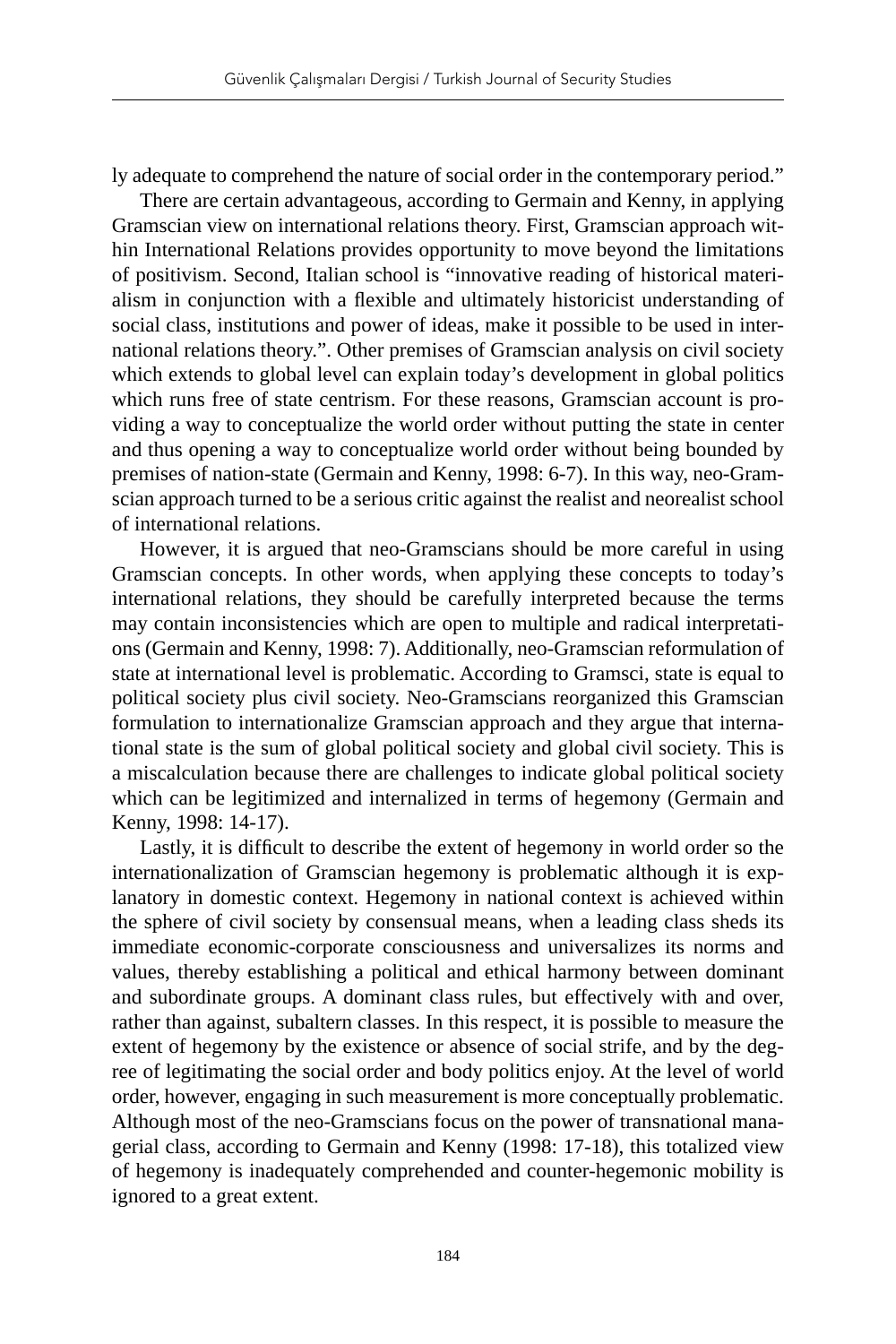#### **Conclusion**

By challenging mainstream international relations approaches after 1970s with new developments in international political arena that did not fit to realist frameworks, Gramscian approaches gained influence and importance among international relations scholars. Emergence of neo-Gramscian approaches as influential theories in International Relations has several reasons which are discussed and explained above. Among them, as the central point in this study, hegemony constitutes an important place in current debates of the discipline.

Neorealists state that hegemonic order is a result of concentration of power capabilities in a single state. Since the hegemonic state is the condition for the emergence of order in world politics, realists argue, the decline of the leading power is automatically accompanied by the disorder. In other words, while the prevailing powerful state is controlling material resources, it establishes and maintains world order for the continuation of its powerful position. Besides neorealist view on hegemony, neoliberals assert that a dominant hegemon is necessary for the existence of a liberal international economy on the one hand and relatively peaceful and secure international system on the other. However, they continue that changes in state behaviors and preferences under international regimes established by hegemonic leader make post-hegemonic stability possible.

The new insight brought by neo-Gramscian scholars on the concept of hegemony in international relations theory suggested a new way of thinking. According to neo-Gramscians, neorealist concept of hegemony is reductionist in the sense that it only focuses on the dominance of one state over others through material capabilities, while hegemony itself inherently involves ideational leadership. According to these scholars, hegemonic dominance rested only on military strength cannot be sustained in the long run without ideological consent of others. In other words, what is also necessary and vital is the ideological consensus between dominant and subordinate groups that leads to the continuation of the hegemonic order. In this respect, neo-Gramscian contribution presents a sociological understanding about the establishment and the maintenance of world order in international relations. Therefore, hegemony in neo-Gramscian approach is a complex phenomenon that cannot be equated only with material or military dominance as realist scholars argue, nor is it necessarily to be regarded as a desirable public good as in the forms of liberal internationalism. In conclusion, neo-Gramscian approach added ideational elements to the concept of hegemony by emphasizing on the sociological process through which social forces establish exploitative relationship pattern, which in turn enables the establishment and the continuation of the hegemony.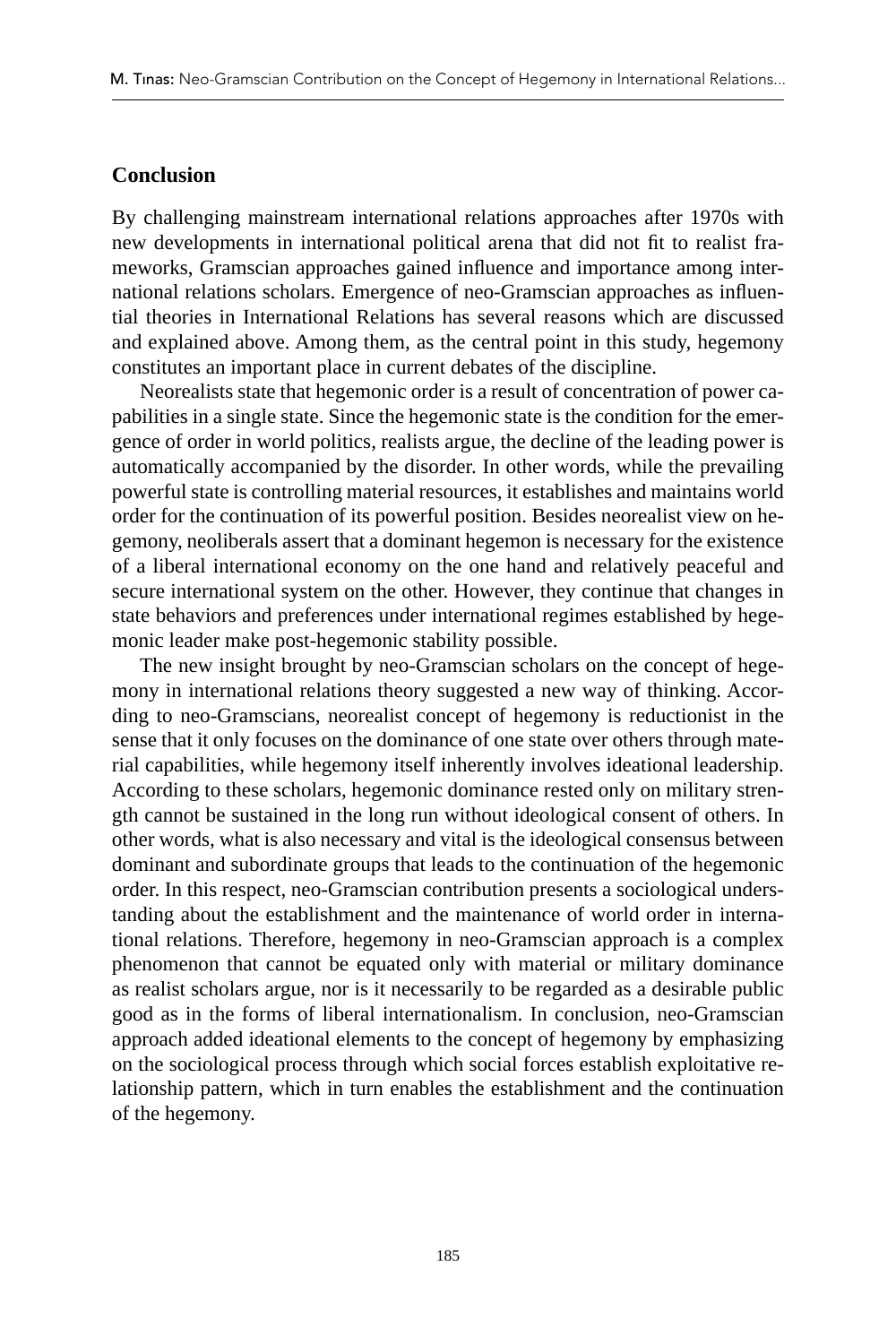### **References**

- Bieler, Andreas and Morton, Adam David, (2000), "A Critical Theory Route to Hegemony, World Order and Historical Change: Neo-Gramscian Perspectives in International Relations", *Journal for the Theory of Social Behaviour*, Vol. 30, Issue 2, pp.85-113.
- Bieler, Andreas and Morton, Adam David, (2003), "Theoretical and Methodological Challenges of neo-Gramscian Perspectives in International Political Economy", *International Gramsci Society Online Article*, January 2003, pp.1-5.
- Cox, Robert, (1981), "Social Forces, States and World Orders: Beyond International Relations Theory", *Millennium*, Vol. 10, Issue 2, pp.126-155.
- Cox, Robert, (1989), "Production, The State and Change in World Order", Ernst-Otto Czemniel and James N. Rosenau (eds.), *Global Changes and Theoretical Challenges: Approaches to World Politics for the 1990s*, Toronto: Lexington Books, pp. 37-50
- Cox, Robert, (1992), "Towards a Post-hegemonic Conceptualization of World Order: Reflections on the Relevancy of Ibn Khaldun", James N. Rosenau and Ernst-Otto Czempiel (eds.), *Governance without Government: Order and Change in World Politics*, Cambridge: Cambridge University Press, pp. 132-160.
- Fontana, Benedetto, (2002), "Gramsci on Politics and State", *Journal of Classical Sociology*, Vol. 2, Issue 2, pp.157-178.
- Germain, Randell and Kenny, Michael, (1998), "Engaging Gramsci: International Relations Theory and The New Gramscians", *Review of International Studies*, Vol. 24, Issue 1, pp. 3-21.
- Ghosh, Peter, (2001), "Gramscian Hegemony: An Absolutely Historicist Approach", *History of European Ideas*, Vol. 27, pp.1-43.
- Gilpin, Robert, (1981), *War and Change in World Politics*, Cambridge: Cambridge University Press.
- Gramsci, Antonio, (1971), *Selections from the Prison Notebooks*, (Translated by Q. Hoare and G. Nowell Smith), New York: International Publishers.
- Hobden, Stephen and Jones, Richard Wyn, (2001), "Marxist Theories of International Relations", John Baylis and Steve Smith (eds.), *The Globalization of World Politics*, Oxford: Oxford University Press, pp.200-223.
- Keohane, Robert, (1984), *After Hegemony: Cooperation and Discord in the World Political Economy*, Princeton: Princeton University Press.
- Kindleberger, Charles P., (1973) *The World in Depression 1929-1939*, Berkeley: University of California Press.
- Mearsheimer, John, J., (2001), *The Tragedy of Great Power Politics*, New York: W. W. Norton&Company.
- Merriam-Webster Dictionary, (2018) 'hegemon', available at: https://www.merriam-webster.com/dictionary/hegemon, (Accessed on February 1, 2018).
- Merriam-Webster Dictionary, (2018) 'hegemony', https://www.merriam-webster.com/dictionary/hegemony, (Accessed on February 1, 2018).
- Moravcsik, Andrew, (1997), "Taking Preferences Seriously: A Liberal Theory of International Politics", *International Organizations*, Vol. 51, Issue 4, pp.513–553.
- Morton, Adam David, (2003), "Social Forces in the Struggle over Hegemony: Neo-Gramscian Perspectives in International Political Economy", *Rethinking Marxism*, Vol. 15, Issue 2, pp.153-179.